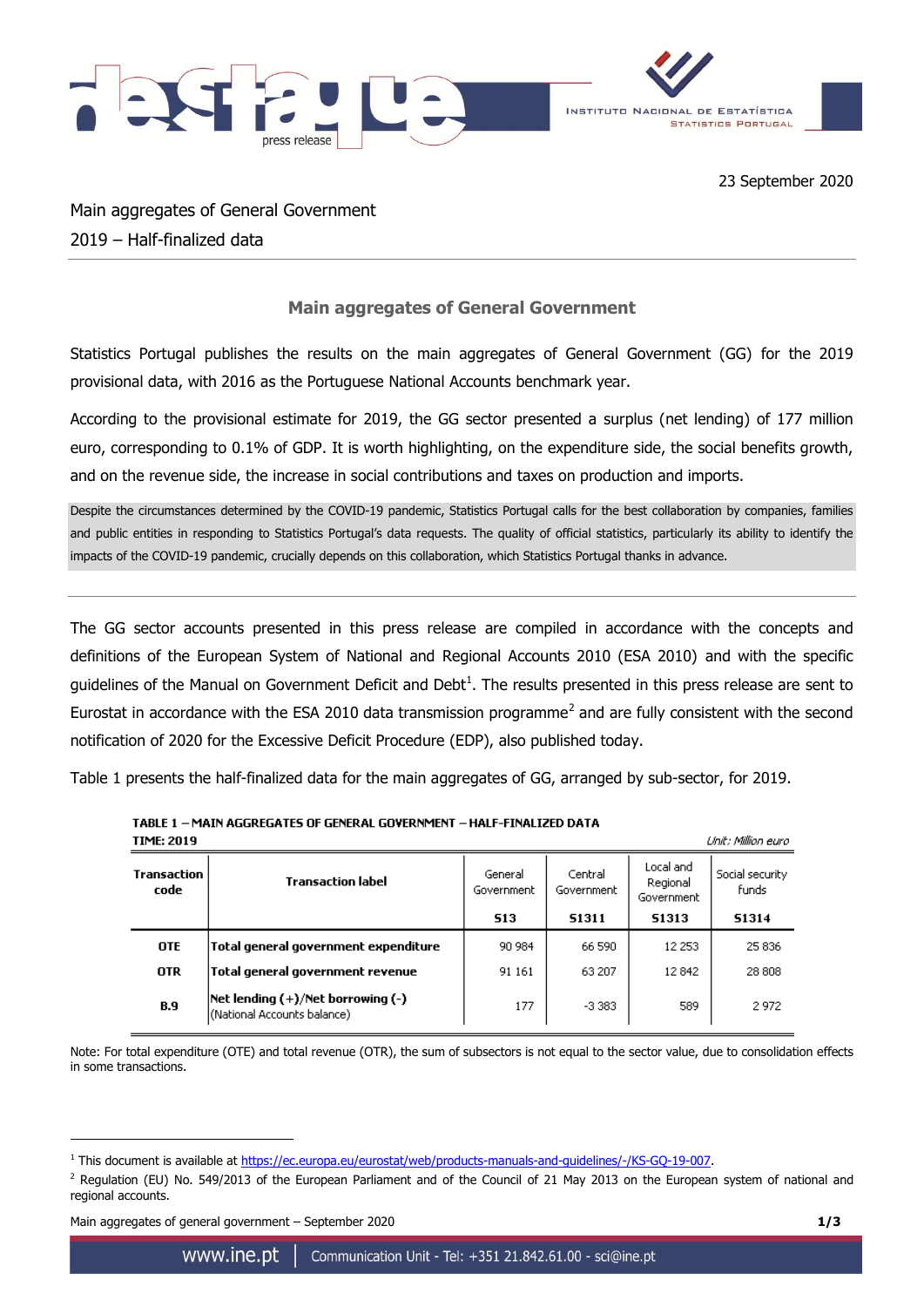



The GG sector revealed a net lending of 177 million euro, which corresponds to 0.1% of GDP. This positive balance was driven by both the Local and Regional Government and the Social Security Funds, as the Central Government subsector presented a negative balance.

In particular, the Social Security Funds balance increased by more than 900 million euro when compared to 2018, mainly as the result of the increase of almost 1.5 thousand million euro in social contributions revenue, which compares to the rise in social benefits (other than social transfers in kind) expenditure of 1.2 thousand million euro.

Table 2 presents the main components of GG revenue based on final data for 2018 and provisional data for 2019.

| <b>TABLE 2 - GENERAL GOVERNMENT REVENUE</b> |                                      |        | Unit: Million euro |  |
|---------------------------------------------|--------------------------------------|--------|--------------------|--|
| Transaction<br>code                         | <b>Transaction label</b>             | 2018   | 2019               |  |
| <b>OTR</b>                                  | Total revenue                        | 88 006 | 91 161             |  |
|                                             | Current revenue                      | 87028  | 90 486             |  |
|                                             | lof which.                           |        |                    |  |
| D.2                                         | Taxes on production and imports      | 30 942 | 32 066             |  |
| D.61                                        | Social contributions                 | 23 860 | 25 274             |  |
| D.5                                         | Current taxes on income, wealth, etc | 20 679 | 20849              |  |
| D.9                                         | Capital revenue                      | 978    | 676                |  |

Compared to 2018, GG total revenue increased by 3.6% in 2019 (3.2 thousand million euro). Given the decrease in capital revenue (-30.9%), that positive change in total revenue was due to the current revenue increase of 4.0%, driven by the growth of its main components: social contributions (+5.9%), taxes on production and imports (+3.6%) and, to a lesser extent, current taxes on income and wealth (+0.8%).

The relative importance of social contributions in total revenue increased by 0.6 p.p., whereas the weight of current taxes on income and wealth decreased (-0.6 p.p.). The share of the taxes on production and imports did not change (35.2%).

 $\cdots$   $\cdots$ 

Table 3 presents the main components of GG expenditure for 2018 final data and 2019 provisional data.

| TABLE 3 – GENERAL GOVERNMENT EXPENDITURE |                                                       |         | Unit: Million euro |
|------------------------------------------|-------------------------------------------------------|---------|--------------------|
| Transaction<br>code                      | <b>Transaction label</b>                              | 2018    | 2019               |
| <b>OTE</b>                               | <b>Total expenditure</b>                              | 88722   | 90 984             |
|                                          | <b>Current expenditure</b>                            | 82 479  | 84 732             |
|                                          | of which                                              |         |                    |
| D.1                                      | Compensation of employees                             | 22 030  | 22 905             |
| D.62                                     | Social benefits other than social transfers in kind ! | 33 453  | 34 760             |
| D.41                                     | <b>Interest</b>                                       | 6 9 0 3 | 6 3 3 1            |
|                                          | D.9+P.5+NP Capital expenditure                        | 6 2 4 3 | 6252               |

Total expenditure increased by 2.5% between 2018 and 2019. This behaviour resulted from a 2.7% increase in current expenditure and a minor increase in capital expenditure.

Main aggregates of general government – September 2020 **2/3**